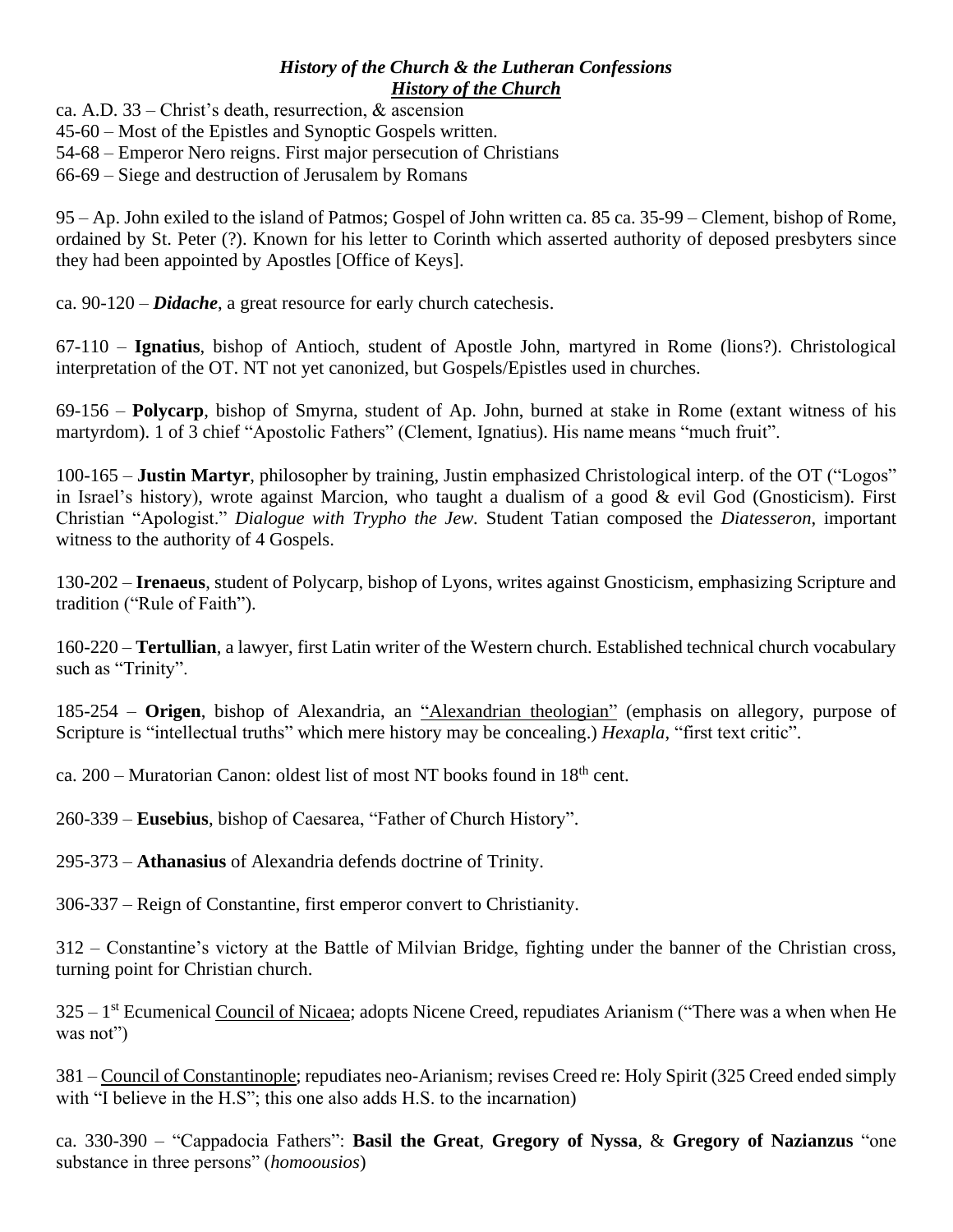349-407 – **John Chrysostom** ("Gold-mouthed"), bishop of Constantinople, "Antiochene Theologian" (emphasis on 'typology', prophecy has two-fold purpose, historic and messianic; and 'theory', higher meaning of Scripture based firmly on the letter). Famous preacher.

340-420 – **Jerome**, bishop of Rome, translates Bible into Latin (Vulgate)

354-430 – **Augustine**, bishop of Hippo, prolific writer on Original Sin, distinguishes Law/Promises, writes against Pelagius.

375-444 – **Cyril of Alexandria**, leader in Christological controversies.

431 – Council of Ephesus; repudiates Nestorianism (Christ is 2 persons, crypto-adoptionism), Mary was *Theotokos* (God-bearer), repudiates Pelagianism (free will in conversion; denies Original Sin)

451 – Council of Chalcedon; hypostatic union of the 2 natures of Christ; a healthy compromise of the Alexandrian and Antiochene schools.

540-604 – **Gregory the Great**, last great Latin father/Classical theologian. Temporarily ends era of authoritative interpretation of Scripture.

673-735 – **Venerable Bede**, first "English" theologian (Benedictine monk).

1054 – "Great Schism", break of communion between Roman Catholic and Eastern Orthodox churches. Rome's ecclesiastical and theological decisions hereafter are made in isolation of rest of Christianity.

ca. 604-1517 – "Medieval Period of the Church". Thomas Aquinas (1225-1274), "Philosophy is the handmaiden of theology"; Aristotelian method to interpret Scripture.

1483-1546 – **Martin Luther**, Reformer who returned theology to the Scriptural/Authoritative principle, ministerial use of reason (Cf. 540-604)

1517 – Martin Luther nails 95 theses in Wittenberg, Germany.

1530 – *Augsburg Confession (AC)* presented to Emperor Charles V on June 25th

1531 – *The Apology* is presented in defense of the AC.

1537 – Luther writes *Smalcald Articles*, a "last will and testament" of faith that was intended to be presented at a general council in Mantua, Italy. Council was postponed until 1545; SA were never presented.

1545-1563 – Council of Trent (Rome only); repudiates "Protestants", defines role and canon of Scripture. *The Examination of the Council of Trent* by Martin Chemnitz ("the Second Martin") is still the best analysis of Rome's Council of Trent to this day.

1577 – *Formula of Concord* written in response to false teachings by erring Lutherans and the Reformed, who misused or changed the meaning of time-tested words which led to confusion and error.

1580 – Book of Concord assembled, published June  $25<sup>th</sup>$  on  $50<sup>th</sup>$  anniversary of AC

1869-1870 – Vatican I (Rome only); Papal infallibility and primacy in church governance, repudiates rationalism. 1962-1965 – Vatican II (Rome only); addresses ecumenism (liturgy).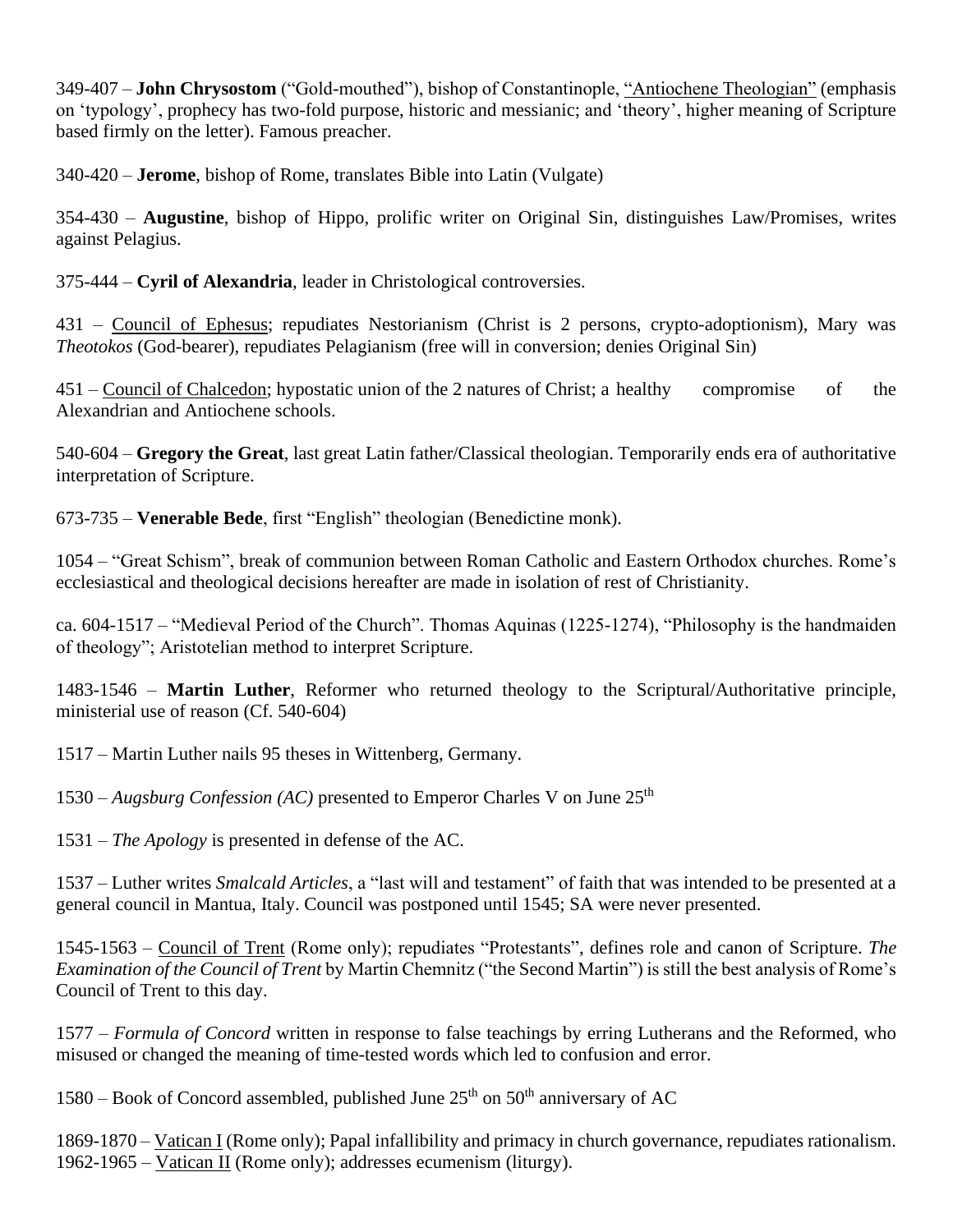## **Explanation of the Book of Concord: The Lutheran Confessions**

The Confessions were published on June 25, 1580, in Dresden, to coincide with the  $50<sup>th</sup>$  anniversary of the Augsburg Confession. The intention of the Confessions was to achieve uniformity and consensus in doctrine for the Lutherans. They are "not judges like Holy Scripture… only a witness of the faith" (Introduction to the Formula.)

Contents of the Book of Concord:

- $\checkmark$  Creeds (Apostles, Nicene, Athanasian): Their inclusion demonstrates the *catholicity* (universality: all times and places) of the Reformers.
- $\checkmark$  Augsburg Confession (AC) Presented on June 25, 1530 to Emperor Charles V at the Diet of Augsburg. The Imperial Diet was called, in part, after the Lutheran princes issued a *Protestio* (hence, they were called Protestants by Rome) because of an Imperial Edict at Speyer in 1529 which reversed a decision made three years earlier that gave local princes jurisdiction over their own religious matters. The Emperor also needed peace b/c of imminent war with the Turks. The AC was a comprehensive statement of faith that relied heavily on 3 important documents: the seventeen Schwabach Articles (Oct. 1529) prepared by Luther, the Marburg Articles (Oct. 1529), which attempted to reconcile the differences between Ulrich Zwingli and Luther (*Hoc est Corpus Meum!*), and the Torgau Articles (March 1530), which was a summary of the Lutheran confession intended to be presented at Augsburg. After learning that John Eck had prepared a lengthy, slanderous attack on Luther, the Torgau Articles needed to be scrapped, being replaced with the more thorough and comprehensive AC we have today.
- $\checkmark$  Apology (Ap) Apology means "a defense." This document was a "defense" of the AC in response to a Roman Catholic document called the "Confutation", which the Lutherans were not permitted to read, but only hear. Melanchthon wrote the Apology in 1531.
- $\checkmark$  Smalcald Articles (SA) Despite not ever being presented at a general council (see *History of the Church* above), these articles by Luther are still an official confessional document in the Lutheran church.
- $\checkmark$  Treatise on the Power & Primacy of the Pope (Tr) Instead of the SA, this treatise by Melanchthon was adopted to be presented at Mantua. It analyzes the medieval papacy and describes the power of bishops.
- $\checkmark$  Small Catechism (SC) & Large Catechism (LC) Composed in 1529 after Luther discovered local pastors and laity knew next to nothing about the Bible and its teachings.
- $\checkmark$  Formula of Concord (FC) Composed of two different documents. The Epitome (Ep) and the Solid Declaration (SD). (See *History* above.)

## **A Brief Synopsis of the Reformation**

Martin Luther was born on November 10<sup>th</sup>, 1483, in Eisleben, Germany. He was a Roman Catholic. His Father wanted him to become a lawyer. After his friend was struck by lightning, he prayed to St. Ann that if his own life was spared, he would become a monk. He became a monk and re-discovered the Gospel after he read the book of Romans.

On October 31<sup>st</sup>, 1517 (All Hallow's Eve), Luther nailed 95 theses on the Castle Church door in Wittenberg, Germany. The 95 theses were statements that troubled him about the Roman Catholic Faith.

The Roman Catholic Church excommunicated him at the Diet of Worms in 1521. He refused to take back what he had said and written about the teachings of the Bible. He said, "I refuse to recant. I can do no other. Here I stand. God help me, Amen." Back then if you were excommunicated, it meant that you could be murdered without any judicial consequence. As a result, Luther fled and hid in the Wartburg Castle for some time. There he translated the New Testament into the German language in 1522 (whole Bible in 1534). On June 13, 1525, Luther got married to Katharine Von Bora.

In 1529, Luther published his Small Catechism, which was intended for parents to teach their children in their homes, as well as aid pastors in teaching young people in preparation for Holy Communion. The Large Catechism was also published that year.

On June 25, 1530, with the Reformation gaining momentum, the Lutherans presented the Augsburg Confession to Emperor Charles V at the Diet of Augsburg, which was intended to bring about unity between the Roman Catholics and the Lutherans in preparation for imminent war with the Turks. The Augsburg Confession was a statement of what the Lutherans believed. The Roman Catholics responded with a document called the